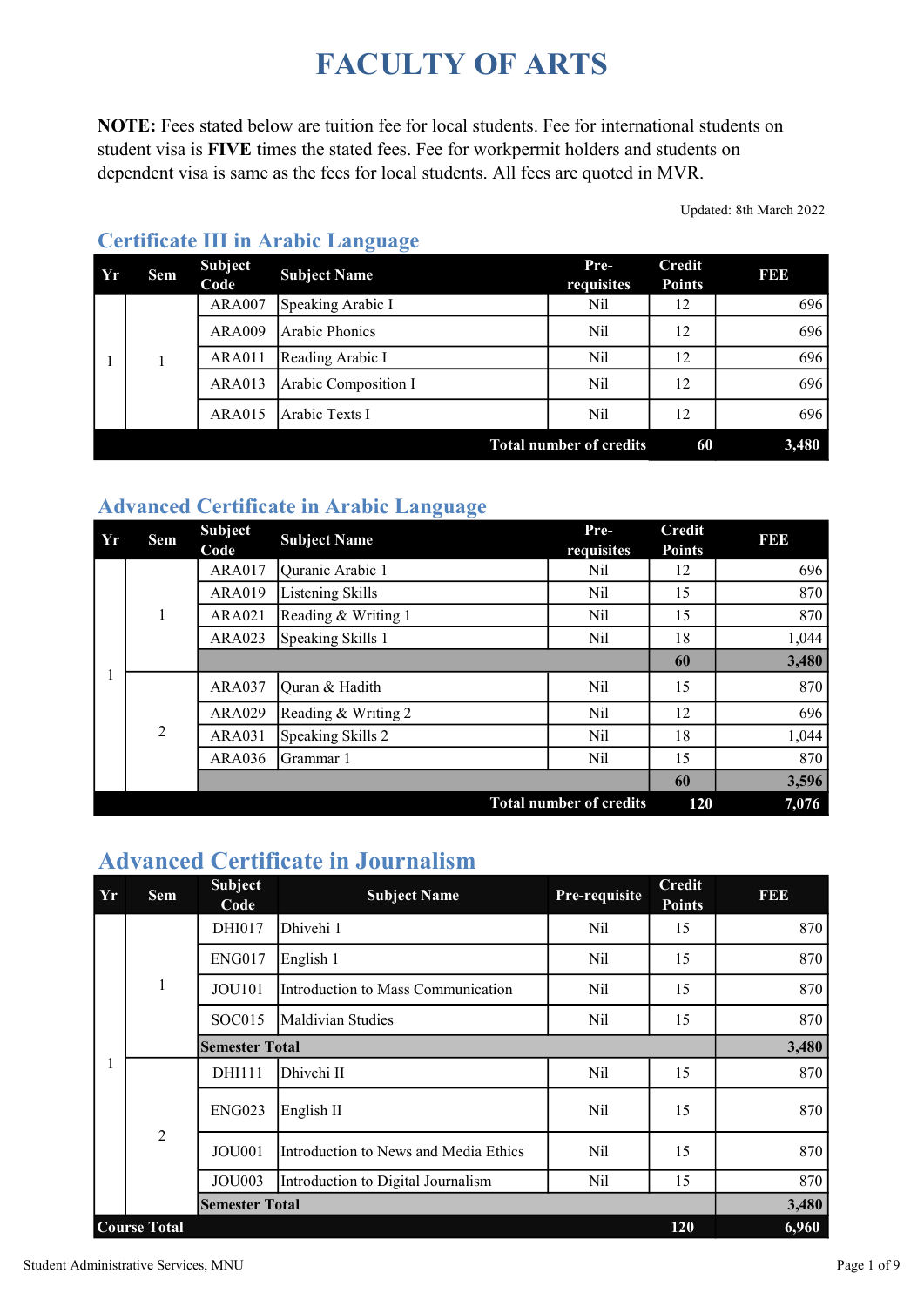#### Advanced Certificate in Library & Information Services

| Yr | <b>Sem</b>          | <b>Subject</b><br>Code | <b>Subject Name</b>                           | Pre-requisite | <b>Credit</b><br><b>Points</b> | <b>RBD</b> |
|----|---------------------|------------------------|-----------------------------------------------|---------------|--------------------------------|------------|
|    |                     | <b>IST001</b>          | Cataloging & Classifications<br>for Beginners | Nil           | 15                             | 870        |
|    |                     | <b>IST003</b>          | <b>Collection Maintenance</b>                 | Nil           | 15                             | 870        |
|    | 1                   | <b>GEN001</b>          | <b>Study Skills</b>                           | Nil           | 15                             | 870        |
|    |                     | <b>ENG017</b>          | English 1                                     | Nil           | 15                             | 870        |
|    |                     | <b>Semester Total</b>  |                                               |               |                                | 3,480      |
|    |                     | <b>MGT001</b>          | Office Administration                         | Nil           | 15                             | 1,320      |
|    |                     | <b>IST005</b>          | Library Client Services                       | Nil           | 15                             | 870        |
|    | $\overline{2}$      | <b>IST007</b>          | Library Display & Promotion                   | Nil           | 15                             | 870        |
|    |                     | <b>CPT101</b>          | <b>Computer Applications</b>                  | Nil           | 15                             | 1,245      |
|    |                     | <b>Semester Total</b>  |                                               |               |                                | 4,305      |
|    | <b>Course Total</b> |                        |                                               |               | 120                            | 7,785      |

# Advanced Certificate of Language Use

| Yr | <b>Sem</b>          | <b>Subject</b><br>Code          | <b>Subject Name</b>                                   | Pre-requisite   | <b>Credit</b><br><b>Points</b> | FEE      |
|----|---------------------|---------------------------------|-------------------------------------------------------|-----------------|--------------------------------|----------|
|    |                     | DHI017                          | Dhivehi I                                             | Nil             | 15                             | 870      |
|    |                     | <b>ENG017/</b><br><b>ENG027</b> | English I/English for Further Studies                 | Nil             | 15                             | 870      |
|    | 1                   | DHI027                          | Dhivehi Text Production                               | Nil             | 15                             | 870      |
|    |                     | <b>HIS001</b>                   | Maldivian History and Geography                       | Nil             | 15                             | 870      |
|    |                     | <b>Semester Total</b>           |                                                       |                 |                                | 3,480    |
|    |                     | <b>HOS053</b>                   | Personal Effectiveness and Essential<br>Social Skills | N <sub>il</sub> | 15                             | 1,245    |
|    |                     | <b>POL001</b>                   | Citizenship Education                                 | Nil             | 15                             | 1,320    |
|    | $\overline{2}$      | DHI113/D<br>HI111               | Dhivehi for Professionals/Dhivehi II                  | Nil             | 15                             | 870      |
|    |                     | CPT101/M<br>GT001               | Computer Applications/Office<br>Administration        | Nil             | 15                             | 1,245    |
|    |                     | <b>Semester Total</b>           |                                                       |                 |                                | 4,680    |
|    | <b>Course Total</b> |                                 |                                                       |                 | 120                            | 8,160.00 |

## Advanced Certificate in Visual Arts

| Yr | Sem                 | <b>Subject</b><br>Code | Subject name                | Pre-<br>requisite | <b>Credit</b><br><b>Points</b> | <b>BBB</b> |
|----|---------------------|------------------------|-----------------------------|-------------------|--------------------------------|------------|
|    |                     | <b>ART003</b>          | Art Appreciation            | Nil               | 15                             | 870        |
|    |                     | <b>ART005</b>          | Drawing Fundamentals        | Nil               | 15                             | 870        |
|    | 1                   | DHI017                 | Dhivehi 1                   | Nil               | 15                             | 870        |
|    |                     | GEN <sub>001</sub>     | <b>Study Skills</b>         | Nil               | 15                             | 870        |
|    |                     | <b>Semester Total</b>  |                             |                   |                                | 3,480      |
|    |                     | <b>ART007</b>          | Visual Communication Design | Nil               | 15                             | 870        |
|    |                     | <b>ART009</b>          | Visual Literacy             | Nil               | 15                             | 870        |
|    | 2                   | <b>ENG017</b>          | English I                   | Nil               | 15                             | 870        |
|    |                     | SOC015                 | Maldivian Studies           | Nil               | 15                             | 870        |
|    |                     | <b>Semester Total</b>  |                             |                   |                                | 3,480      |
|    | <b>Course Total</b> |                        |                             |                   | 120                            | 6,960      |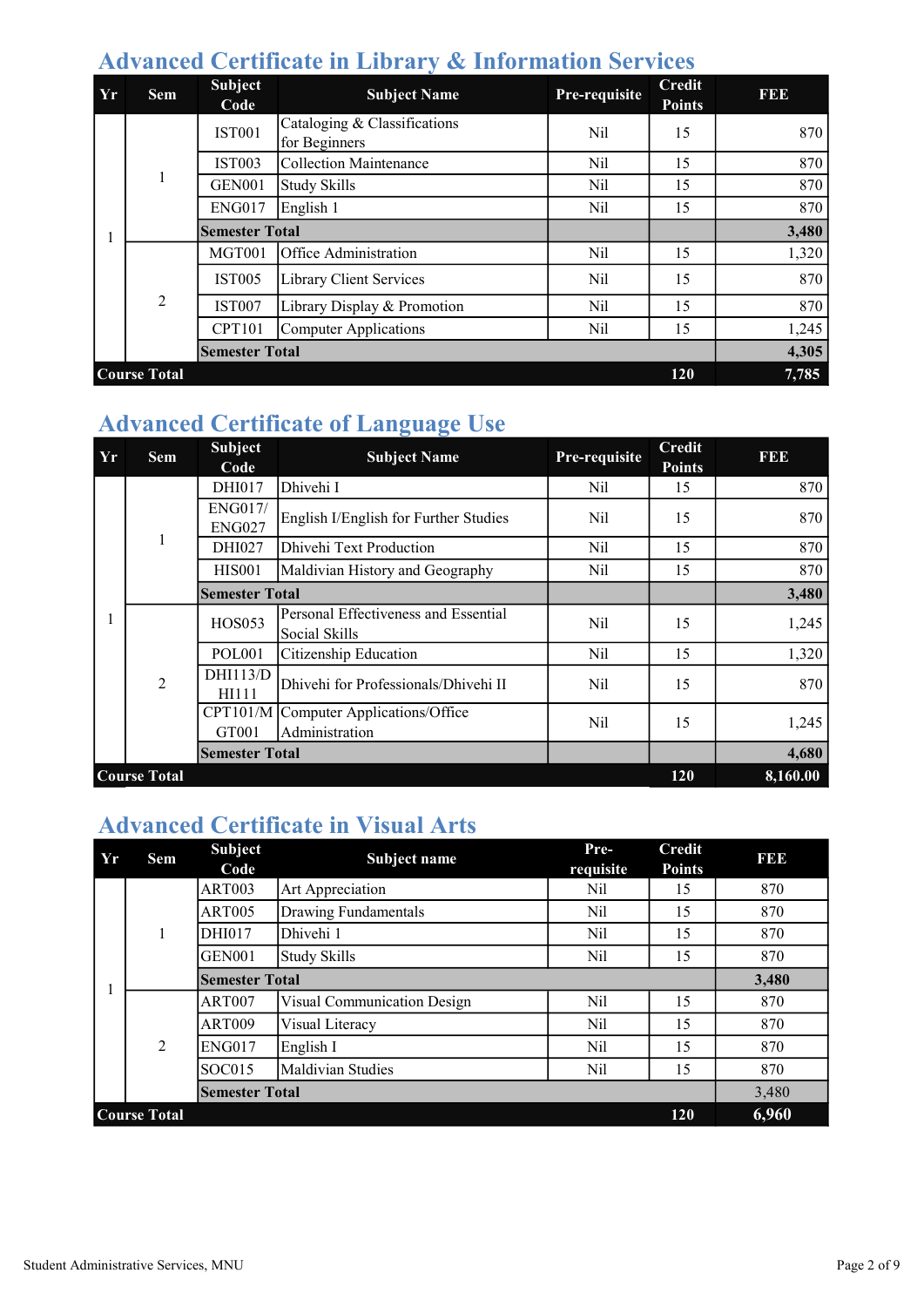# Diploma in Arabic Language (2021)

| Year | Sem                 | <b>Subject</b><br>Code | <b>Subject Name</b>           | Pre-requisite | <b>Credit</b><br><b>Points</b> | I 31 31 3 |
|------|---------------------|------------------------|-------------------------------|---------------|--------------------------------|-----------|
|      |                     | ARA128                 | Quranic Arabic 2              | Nil           | 9                              | 522       |
|      |                     | ARA131                 | Reading & Writing 3           | Nil           | 21                             | 1,218     |
|      |                     | ARA133                 | Speaking Skills 3             | Nil           | 15                             | 870       |
|      | -1                  | ARA136                 | Grammar 2                     | Nil           | 15                             | 870       |
|      |                     | <b>Semester Total</b>  |                               |               | 60                             | 3,480     |
|      |                     | <b>ARA129</b>          | Arabic for Academic Purpose 1 | Nil           | 15                             | 870       |
|      |                     | <b>ARA138</b>          | Quranic Arabic 3              | Nil           | 10                             | 580       |
|      | 2                   | <b>ARA141</b>          | Reading & Writing 4           | Nil           | 20                             | 1,160     |
|      |                     | ARA146                 | Grammar 3                     | ARA136        | 15                             | 870       |
|      |                     | <b>Semester Total</b>  |                               |               | 60                             | 3,480     |
|      | <b>Course Total</b> |                        |                               |               | 120                            | 6,960     |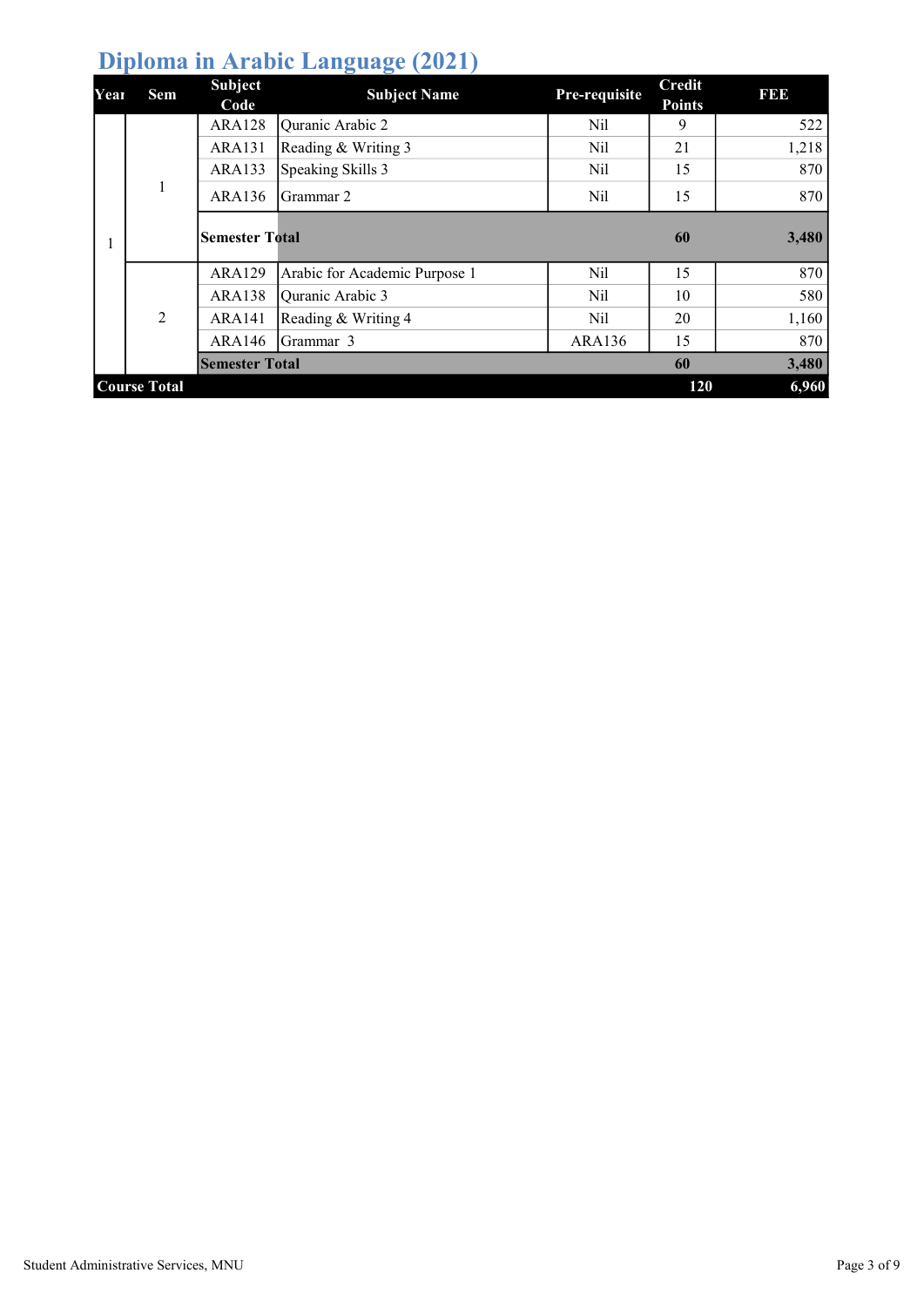| <b>Yr</b> | <b>Sem</b>          | <b>Subject</b><br>Code | <b>Subject Name</b>                              | Pre-requisite | <b>Credit</b><br><b>Points</b> | 11111 |
|-----------|---------------------|------------------------|--------------------------------------------------|---------------|--------------------------------|-------|
|           |                     | <b>POL101</b>          | Civics                                           | Nil           | 15                             | 870   |
|           |                     | <b>IST109</b>          | Introduction to Library & Information<br>Society | Nil           | 15                             | 870   |
|           |                     | <b>IST111</b>          | Information Organisation                         | Nil           | 15                             | 870   |
|           |                     | <b>HIS103</b>          | 20th Century Maldivian History                   | Nil           | 15                             | 870   |
|           |                     | <b>Semester Total</b>  |                                                  |               |                                | 3,480 |
|           |                     | <b>IST117</b>          | Library management basics                        | Nil           | 15                             | 870   |
|           |                     | <b>IST115</b>          | Industry Placement                               | Nil           | 15                             | 870   |
|           | $\overline{2}$      | DHI113                 | Dhivehi for Professionals                        | Nil           | 15                             | 870   |
|           |                     | <b>BIS101</b>          | <b>Information Systems</b>                       | Nil           | 15                             | 1,245 |
|           |                     | <b>Semester Total</b>  |                                                  |               |                                | 3,855 |
|           | <b>Course Total</b> |                        |                                                  |               | 120                            | 7,335 |

## Diploma in Library & Information Services

# Bachelor of Arts in Dhivehi Language

| Yr | <b>Sem</b>          | <b>Subject</b><br>Code                   | <b>Subject Name</b>            | Pre-requisite      | <b>Credit</b><br>Points | FEE    |
|----|---------------------|------------------------------------------|--------------------------------|--------------------|-------------------------|--------|
|    |                     | LIN105                                   | Language and Communication I   | Nil                | 15                      | 870    |
|    |                     | DHI117                                   | Muaamalaath Kurumuge Hunaru    | Nil                | 15                      | 870    |
|    | $\mathbf{1}$        | <b>GEN101</b>                            | <b>Advanced Study Skills</b>   | Nil                | 15                      | 870    |
|    |                     | <b>CPT101</b>                            | <b>Computer Applications</b>   | Nil                | 15                      | 1,245  |
| 1  |                     | <b>Semester Total</b>                    |                                |                    |                         | 3,855  |
|    |                     | LIN107                                   | Lanugage and Communication II  | LIN105             | 15                      | 870    |
|    |                     | <b>MGT115</b>                            | Management and Organistion     | Nil                | 15                      | 1,320  |
|    | $\overline{2}$      | <b>HIS101</b>                            | Ancient History of Maldives    | Nil                | 15                      | 870    |
|    |                     | DHI119                                   | <b>Text and Context</b>        | Nil                | 15                      | 870    |
|    |                     | <b>Semester Total</b>                    |                                |                    |                         | 3,930  |
|    |                     | <b>EXIT: Diploma in Dhivehi Language</b> |                                |                    | 120                     | 7,785  |
|    |                     | DHI201                                   | Dhivehi Grammar                | <b>Nil</b>         | 15                      | 870    |
|    |                     | LIN201                                   | Phonetics and Phonology        | LIN105/<br>LIN107  | 15                      | 870    |
|    | 3                   | <b>PSY201</b>                            | <b>Critical Thinking</b>       | Nil                | 15                      | 870    |
|    |                     | DHI203                                   | Literature I: Poetry           | Nil                | 15                      | 870    |
| 2  |                     | <b>Semester Total</b>                    |                                |                    |                         | 3,480  |
|    |                     | LIN221                                   | Morphology                     | LIN105/<br>LIN107  | 15                      | 870    |
|    |                     | DHI301                                   | Literature II: Novels          | Nil                | 15                      | 870    |
|    | 4                   | <b>HIS201</b>                            | Medieval History               | Nil                | 15                      | 870    |
|    |                     | <b>ENG123</b>                            | English for Second Language    | Nil                | 15                      | 870    |
|    |                     | <b>Semester Total</b>                    |                                |                    |                         | 3,480  |
|    |                     | LIN203                                   | <b>Syntax and Semantics</b>    | LIN105 /<br>LIN107 | 15                      | 870    |
|    | 5                   | DHI303                                   | Research Methods               | Nil                | 15                      | 870    |
|    |                     | DHI305                                   | Literature III: Drama          | Nil                | 15                      | 870    |
|    |                     | DHI313                                   | Advanced Writing and Rhetorics | Nil                | 15                      | 870    |
| 3  |                     | <b>Semester Total</b>                    |                                |                    |                         | 3,480  |
|    |                     | <b>LIN301</b>                            | Discourse and Pragmatics       | LIN105 /<br>LIN107 | 15                      | 870    |
|    | 6                   | <b>HIS301</b>                            | Modern History of Maldives     | Nil                | 15                      | 870    |
|    |                     | DHI307                                   | Directed Research Project      | Nil                | 30                      | 1,740  |
|    |                     | <b>Semester Total</b>                    |                                |                    |                         | 3,480  |
|    | <b>Course Total</b> |                                          |                                |                    | 360                     | 21,705 |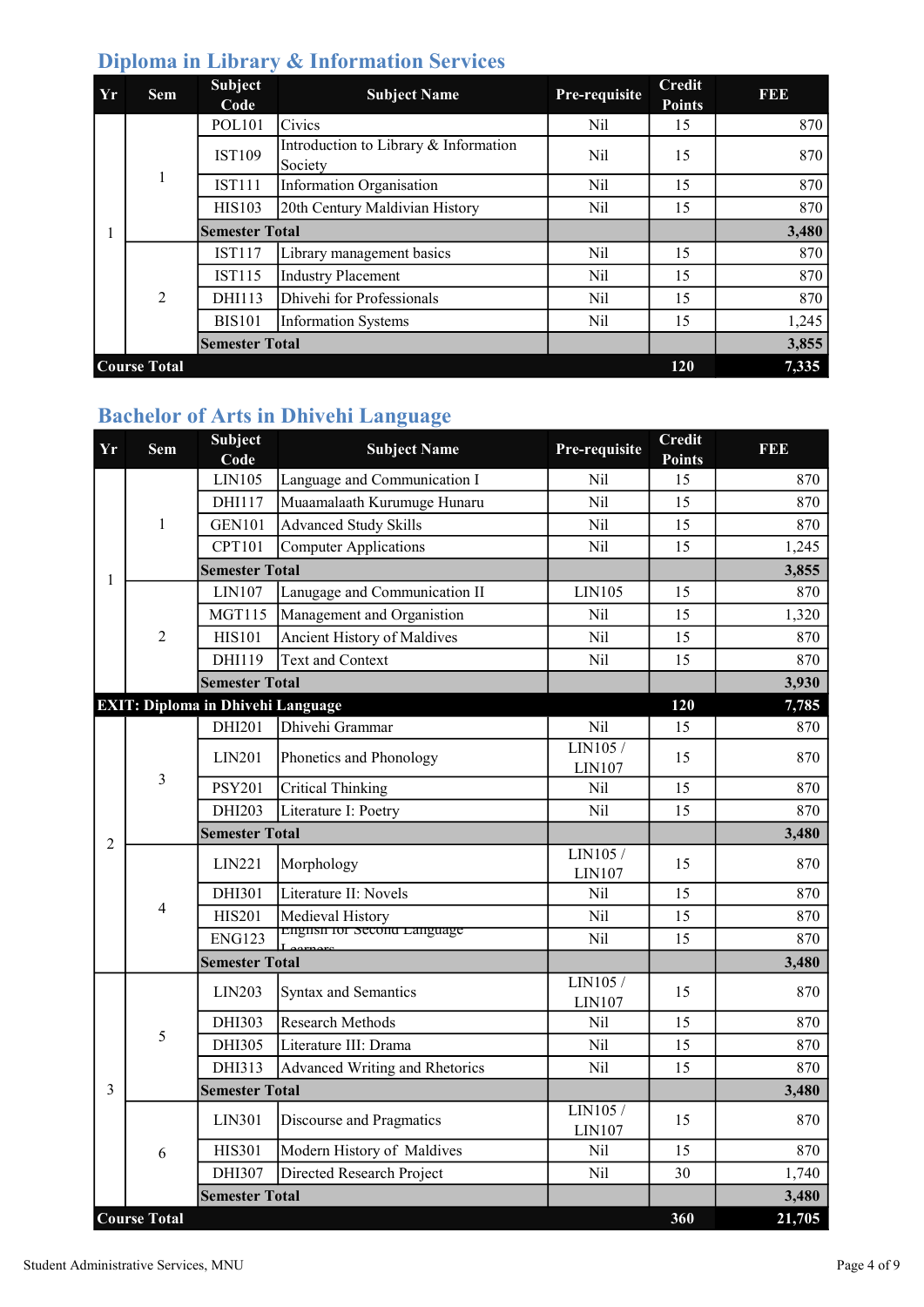| <b>Yr</b>      | <b>Sem</b>          | <b>Subject</b><br>Code | <b>Subject Name</b>                                                 | Pre-requisite                        | <b>Credit</b><br><b>Points</b> | <b>RBD</b> |
|----------------|---------------------|------------------------|---------------------------------------------------------------------|--------------------------------------|--------------------------------|------------|
|                |                     | <b>ENG125</b>          | English for Oral Communication                                      | Nil                                  | 15                             | 870        |
|                |                     | <b>GEN105</b>          | Academic Discourse                                                  | Nil                                  | 15                             | 870        |
|                | $\mathbf{1}$        | LIN113                 | Describing Language                                                 | Nil                                  | 15                             | 870        |
|                |                     | DHI129                 | Introduction to Communication Skills                                | Nil                                  | 15                             | 870        |
| 1              |                     | <b>Semester Total</b>  |                                                                     |                                      |                                | 3,480      |
|                |                     | <b>ENG129</b>          | English for Written Communication                                   | Nil                                  | 15                             | 1,245      |
|                |                     | <b>CPT101</b>          | <b>Computer Applications</b>                                        | N <sub>il</sub>                      | 15                             | 1,245      |
|                | $\overline{2}$      | <b>ENG127</b>          | History of English                                                  | Nil                                  | 15                             | 870        |
|                |                     | DHI113                 | Dhivehi for Professionals                                           | Nil                                  | 15                             | 870        |
|                |                     | <b>Semester</b>        |                                                                     |                                      |                                | 4,230      |
|                |                     | LIN227                 | Language Acquisition and Development                                | Nil                                  | 15                             | 870        |
|                |                     | <b>ENG215</b>          | Working with Texts                                                  | Nil                                  | 15                             | 870        |
|                | 3                   | <b>PSY201</b>          | <b>Critical Thinking</b>                                            | Nil                                  | 15                             | 870        |
|                |                     | <b>ENG217</b>          | Persuasive Communication                                            | Nil                                  | 15                             | 870        |
| $\mathfrak{D}$ |                     | <b>Semester Total</b>  |                                                                     |                                      |                                | 3,480      |
|                |                     | <b>ENG219</b>          | Sound Patterns in English                                           | Nil                                  | 15                             | 870        |
|                |                     | LIN229                 | Sociolinguistics                                                    | Nil                                  | 15                             | 870        |
|                | 4                   | <b>JOU101</b>          | Introduction to Mass Communication                                  | Nil                                  | 15                             | 870        |
|                |                     | <b>ENG221</b>          | Structure and Meaning                                               | Nil                                  | 15                             | 870        |
|                |                     | <b>Semester Total</b>  |                                                                     |                                      |                                | 3,480      |
|                |                     |                        | <b>EXIT: Advanced Diploma in English Language and Communication</b> |                                      | 240                            | 14,670     |
|                |                     | <b>ENG311</b>          | Research Skills in Language Studies                                 | Nil                                  | 15                             | 870        |
|                |                     | <b>ENG313</b>          | <b>Creative Writing</b>                                             | Nil                                  | 15                             | 870        |
|                | 5                   | <b>ENG315</b>          | Literary Analysis                                                   | Nil                                  | 15                             | 870        |
|                |                     | LIN307                 | Discourse Analysis                                                  | Nil                                  | 15                             | 870        |
|                |                     | <b>Semester Total</b>  |                                                                     |                                      |                                | 3,480      |
| 3              |                     | <b>ENG317</b>          | Advanced Reading and Writing                                        | <b>ENG125 &amp;</b><br><b>ENG101</b> | 15                             | 870        |
|                |                     | <b>ENG323</b>          | Translation and Interpretation                                      | Nil                                  | 15                             | 870        |
|                | 6                   | <b>ENG319</b>          | Varieties of English                                                | Nil                                  | 15                             | 870        |
|                |                     | <b>ENG321</b>          | Independent Project                                                 | ENG311 &<br><b>ENG313</b>            | 15                             | 870        |
|                |                     | <b>Semester Total</b>  |                                                                     |                                      |                                | 3,480      |
|                | <b>Course Total</b> |                        |                                                                     |                                      | 360                            | 21,630     |

# Bachelor of Arts in English Language and Communication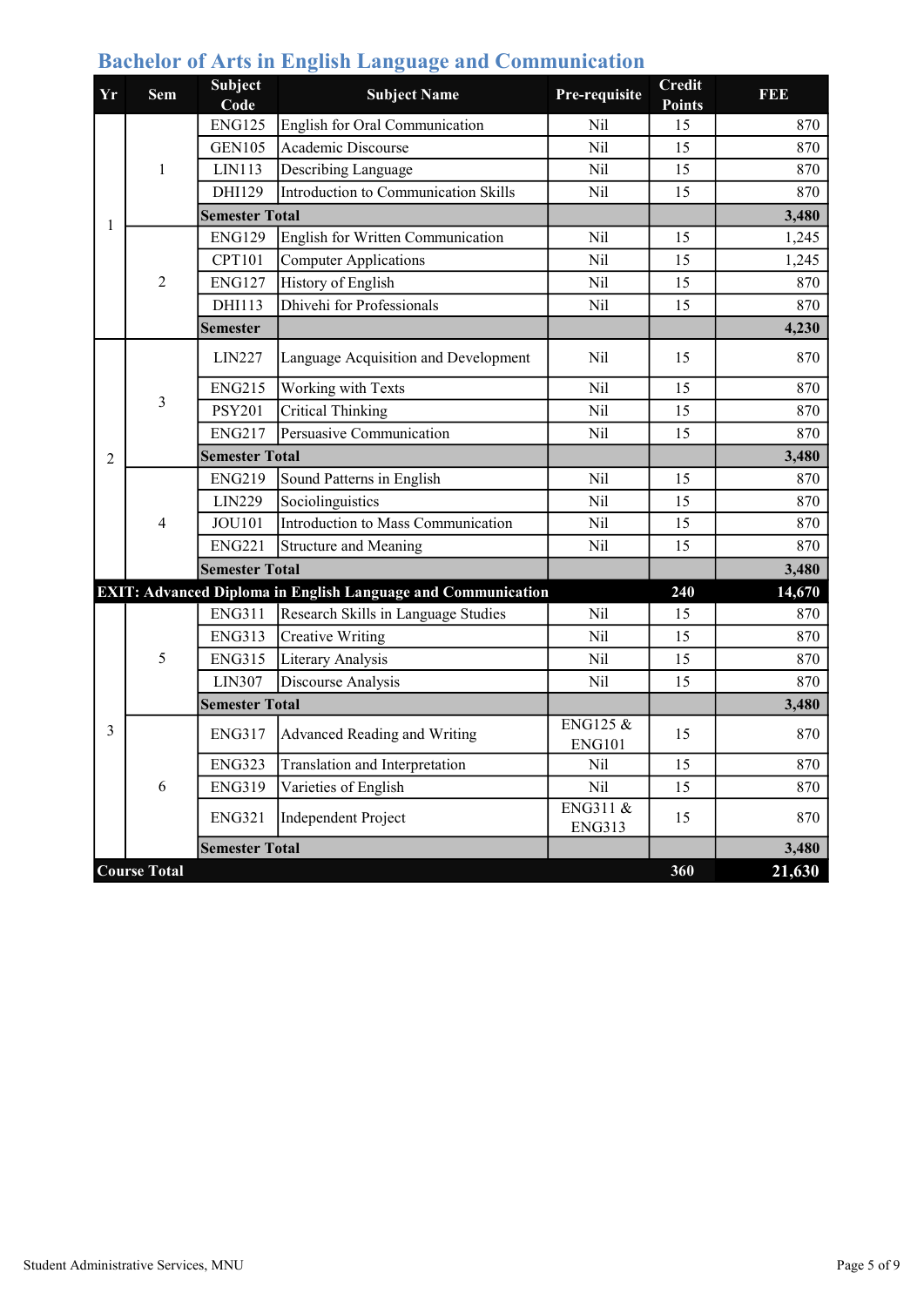| <b>Yr</b>      | <b>Sem</b>          | <b>Subject</b><br>Code | <b>Subject Name</b>                                 | Pre-requisite             | <b>Credit</b><br><b>Points</b> | FDD    |
|----------------|---------------------|------------------------|-----------------------------------------------------|---------------------------|--------------------------------|--------|
|                |                     | DHI113                 | Dhivehi for Professionals                           | Nil                       | 15                             | 870    |
|                |                     | <b>GEN105</b>          | Academic Discourse                                  | Nil                       | 15                             | 870    |
|                | 1                   | <b>HIS101</b>          | Ancient History of the Maldives                     | Nil                       | 15                             | 870    |
|                |                     | <b>POL103</b>          | Introduction to Political Science                   | Nil                       | 15                             | 1,320  |
|                |                     | <b>Semester Total</b>  |                                                     |                           |                                | 3,930  |
| 1              |                     | <b>POL105</b>          | Introduction to Political Theory                    | Nil                       | 15                             | 1,320  |
|                |                     | <b>POL107</b>          | Introduction to International Relations             | Nil                       | 15                             | 1,320  |
|                | $\overline{2}$      | POL109                 | Islam & Political Thought                           | Nil                       | 15                             | 1,320  |
|                |                     | <b>POL111</b>          | Maldivian Government                                | Nil                       | 15                             | 1,320  |
|                |                     | <b>Semester Total</b>  |                                                     |                           |                                | 5,280  |
|                |                     | <b>POL203</b>          | Culture & Politics in a Modern World                | POL103                    | 15                             | 1,320  |
|                |                     | <b>POL205</b>          | Politics of Development & Environment               | <b>POL103</b>             | 15                             | 1,320  |
|                | $\overline{3}$      | <b>POL207</b>          | Foreign Policy                                      | POL103                    | 15                             | 1,320  |
|                |                     | <b>PSY201</b>          | <b>Critical Thinking</b>                            | Nil                       | 15                             | 870    |
|                |                     | <b>Semester Total</b>  |                                                     |                           |                                | 4,830  |
| $\overline{2}$ |                     | <b>HIS201</b>          | Medieval History of Maldives                        | Nil                       | 15                             | 870    |
|                |                     | <b>POL201</b>          | Politics & International Human Rights               | POL103 &<br>POL107        | 15                             | 1,320  |
|                | $\overline{4}$      | <b>POL209</b>          | Governance and Democracy                            | POL103 &<br><b>POL107</b> | 15                             | 1,320  |
|                |                     | POL211                 | Documenting Politics in Print & Digital<br>Media    | Nil                       | 15                             | 1,320  |
|                |                     | <b>Semester Total</b>  |                                                     |                           |                                | 4,830  |
|                |                     | POL301                 | Political Leadership                                | POL103                    | 15                             | 1,320  |
|                |                     | <b>POL303</b>          | Research & Political Science: Skills and<br>Methods | Nil                       | 15                             | 1,320  |
|                | 5                   | <b>POL305</b>          | International Organizations                         | POL103 &<br>POL107        | 15                             | 1,320  |
| $\mathfrak{Z}$ |                     | <b>POL307</b>          | International Law                                   | POL103 &<br>POL107        | 15                             | 1,320  |
|                |                     | <b>Semester Total</b>  |                                                     |                           |                                | 5,280  |
|                |                     | <b>HIS301</b>          | Modern Maldivian History                            | Nil                       | 15                             | 870    |
|                |                     | POL309                 | Politics of Gender                                  | POL103                    | 15                             | 1,320  |
|                | 6                   | POL311                 | Comparative Politics & Public Policy                | POL103                    | 15                             | 1,320  |
|                |                     | POL313                 | Regional Politics and SAARC                         | POL107                    | 15                             | 1,320  |
|                |                     | <b>Semester Total</b>  |                                                     |                           |                                | 4,830  |
|                | <b>Course Total</b> |                        |                                                     |                           | 360                            | 28,980 |

## Bachelor of Arts in Political Science and International Relations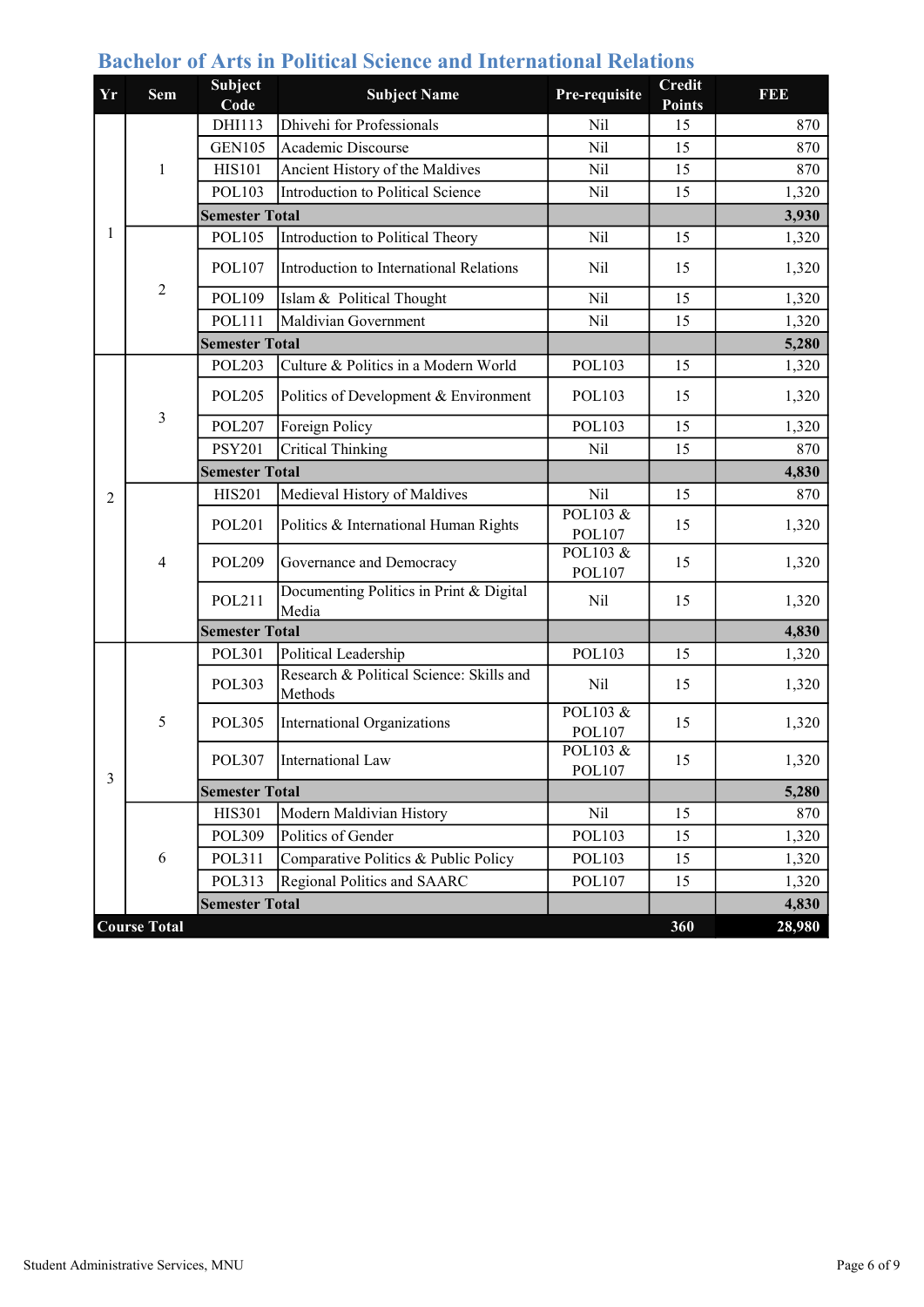| <b>Bachelor of Arts in Journalism</b><br>Revision Approved: 08th March 2022 |
|-----------------------------------------------------------------------------|
|-----------------------------------------------------------------------------|

| Yr             | <b>Sem</b>            | <b>Subject</b><br>Code             | <b>Subject Name</b>                            | Pre-requisite              | <b>Credit</b><br><b>Points</b> | <b>BB</b>         |
|----------------|-----------------------|------------------------------------|------------------------------------------------|----------------------------|--------------------------------|-------------------|
|                |                       | <b>GEN105</b>                      | Academic Discourse                             | Nil                        | 15                             | 870               |
|                |                       | <b>JOU105</b>                      | News Reporting and Writing I                   | Nil                        | 15                             | 870               |
|                | 1                     | <b>JOU109</b>                      | Multimedia Journalism                          | Nil                        | 15                             | 870               |
|                |                       | <b>JOU201</b>                      | Journalism Law and Ethics                      | Nil                        | 15                             | 870               |
| 1              |                       | <b>Semester Total</b>              |                                                |                            | 60                             | 3,480             |
|                |                       | <b>JOU111</b>                      | <b>Television Journalism</b>                   | Nil                        | 15                             | 870               |
|                |                       | <b>JOU113</b>                      | Radio Reporting                                | Nil                        | 15                             | 870               |
|                | $\overline{c}$        | <b>JOU115</b>                      | Basic Journalism Internship                    | <b>JOU105</b>              | 15                             | 870               |
|                |                       | <b>JOU207</b>                      | News Reporting and Writing II                  | <b>JOU105</b>              | 15                             | 870               |
|                |                       | <b>Semester Total</b>              |                                                |                            | 60                             | 3,480             |
|                |                       | <b>EXIT: Diploma in Journalism</b> |                                                |                            | 120                            | 6,960             |
|                | $\mathfrak{Z}$        | JOU215                             | Ethical Reporting Women & Children's<br>Issues | <b>JOU 201</b>             | 15                             | 870               |
|                |                       | JOU217                             | Principles of Advertising                      | Nil                        | 15                             | 870               |
|                |                       | <b>JOU221</b>                      | Media Program Production                       | JOU111 &<br><b>JOU 113</b> | 15                             | 870               |
| $\overline{2}$ |                       | <b>PSY201</b>                      | <b>Critical Thinking</b>                       | Nil                        | 15                             | 870               |
|                |                       | <b>Semester Total</b>              |                                                |                            | 60                             | 3,480             |
|                |                       | JOU213                             | Media Issues                                   | Nil                        | 15                             | 870               |
|                |                       | <b>JOU223</b>                      | News Media & Digital Journalism                | <b>JOU109</b>              | 15                             | 870               |
|                |                       |                                    | Elective 1                                     |                            | 15                             | 870               |
|                |                       |                                    | Elective 2                                     |                            | 15                             |                   |
|                | <b>Semester Total</b> |                                    |                                                |                            | 60                             | $3,480 - 3,930$   |
|                | 5                     | <b>JOU301</b>                      | News paper Editing & Design                    | JOU105 &<br><b>JOU 107</b> | 15                             | 870               |
|                |                       | <b>JOU303</b>                      | Advanced TV & Radio                            | JOU221                     | 15                             | 870               |
|                |                       | <b>JOU305</b>                      | <b>Economics for Journalists</b>               | Nil                        | 15                             | 870               |
|                |                       |                                    | Elective 3                                     |                            | 15                             | 870               |
| 3              |                       | <b>Semester Total</b>              |                                                |                            | 60                             | $3,480 - 3,930$   |
|                |                       | <b>HIS301</b>                      | Modern Maldivian History                       | Nil                        | 15                             | 870               |
|                | 6                     | <b>JOU307</b>                      | Reporting Special Events & Issues              | JOU213                     | 15                             | 870               |
|                |                       | JOU311                             | Journalism Internship II                       | JOU115                     | 15                             | 870               |
|                |                       | JOU313                             | Advanced Anchoring and Presenting              | JOU303                     | 15                             | 870               |
|                |                       | <b>Semester Total</b>              |                                                |                            | 60                             | 3,480             |
|                | <b>Course Total</b>   |                                    |                                                |                            | 360                            | $20,880 - 21,780$ |

#### List of Elective Subjects

| Elective $1$ DHI313 | Advanced Writing Rhetoric                 | Nil |    | 870   |
|---------------------|-------------------------------------------|-----|----|-------|
| Elective 1 ENG217   | Persuasive communication                  | Nil |    | 870   |
| Elective $2$ ISL105 | Islam in the context of Journalism        | Nil |    | 870   |
| Elective 2   POL109 | Islam and Political thoughts              | Nil |    | 1,320 |
| Elective 3 DHI303   | Research Methods                          | Nil | 15 | 870   |
| Elective 3 POL303   | Politics and Research: Skills and Methods | Nil | 15 | 1,320 |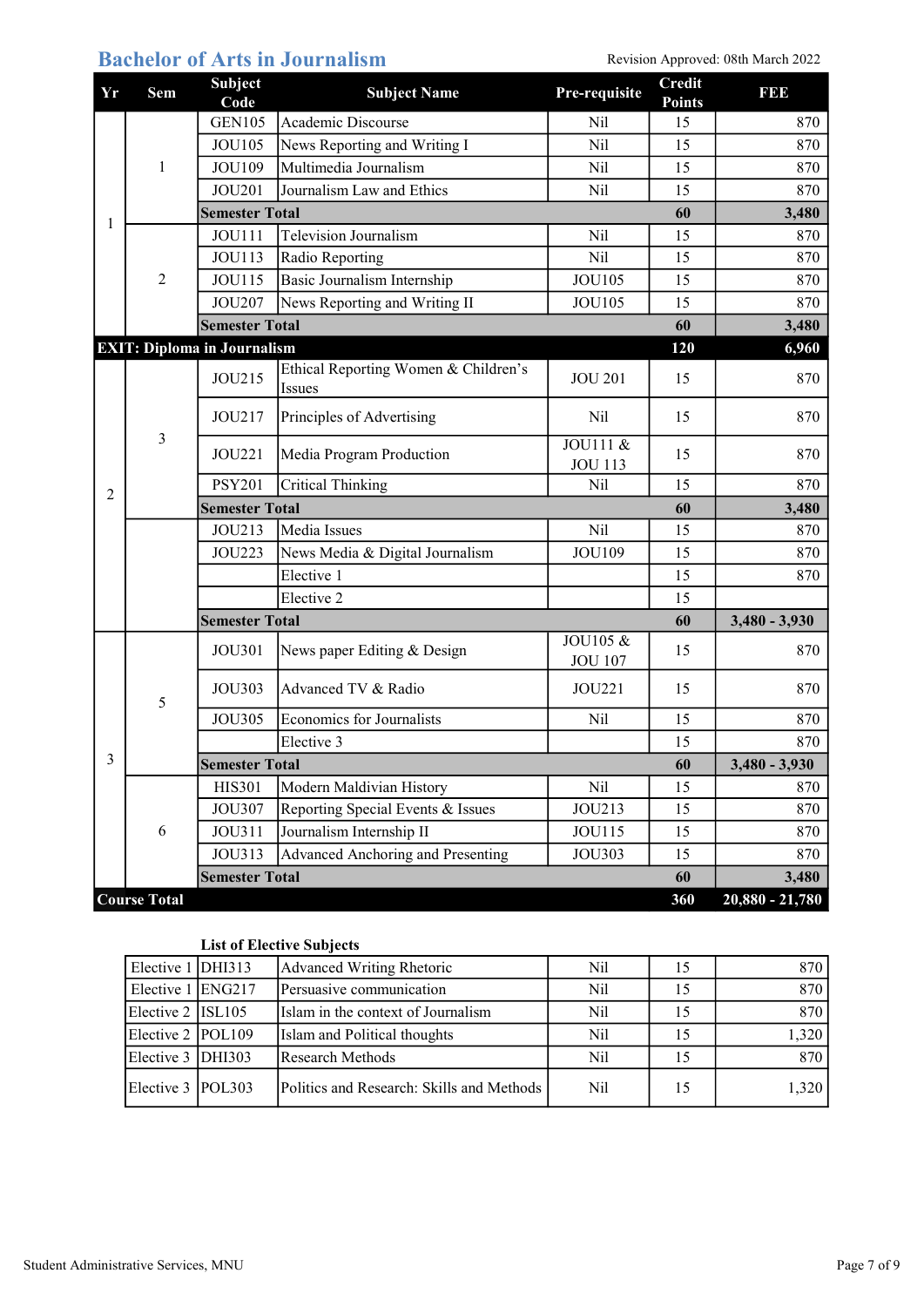#### Bachelor of Arts (Library & Information Management) Approved: 24th November 2021

| Yr             | <b>Sem</b>          | <b>Subject</b><br>Code | <b>Subject Name</b>                              | Pre-requisite            | <b>Credit</b><br><b>Points</b> | <b>BB</b>     |
|----------------|---------------------|------------------------|--------------------------------------------------|--------------------------|--------------------------------|---------------|
| 1              | 1                   | <b>IST109</b>          | Introduction to Library & Information<br>Society | Nil                      | 15                             | 870           |
|                |                     | <b>IST111</b>          | <b>Information Organisation</b>                  | Nil                      | 15                             | 870           |
|                |                     | <b>GEN105</b>          | Academic Discourse                               | Nil                      | 15                             | 870           |
|                |                     | DHI113                 | Dhivehi for Professionals                        | Nil                      | 15                             | 870           |
|                |                     | <b>Semester Total</b>  |                                                  |                          | 60                             | 3,480         |
|                |                     | <b>IST117</b>          | <b>Library Management Basics</b>                 | Nil                      | 15                             | 870           |
|                |                     | <b>IST115</b>          | <b>Industry Placement</b>                        | IST111,<br><b>IST109</b> | 15                             | 870           |
|                | $\overline{2}$      | <b>BIS101</b>          | <b>Information Systems</b>                       | Nil                      | 15                             | 870           |
|                |                     |                        | Elective 1                                       |                          | 15                             | 870           |
|                |                     | <b>Semester Total</b>  |                                                  |                          | 60                             | 3,480         |
|                |                     |                        | Diploma in Library & Information Services        |                          | 120                            | 6,960         |
|                |                     | <b>IST201</b>          | Introduction to Digital Libraries                | Nil                      | 15                             | 870           |
|                | 3                   | <b>IST203</b>          | Collection Development & Reference<br>Services   | Nil                      | 15                             | 870           |
|                |                     | <b>MGT115</b>          | Management & Organisations                       | Nil                      | 15                             | 1,320         |
|                |                     | <b>EST103</b>          | <b>Instructional Psychology</b>                  | Nil                      | 15                             | 690           |
| $\overline{2}$ |                     | <b>Semester Total</b>  |                                                  |                          | 60                             | 3,750         |
|                | 4                   | <b>IST301</b>          | Cataloguing & Indexing                           | <b>IST111</b>            | 15                             | 870           |
|                |                     | <b>IST205</b>          | Information & Instructional Literacy             | Nil                      | 15                             | 870           |
|                |                     | <b>EST213</b>          | Classroom Management                             | Nil                      | 15                             | 870           |
|                |                     |                        | Elective 2                                       | Nil                      | 15                             |               |
|                |                     | <b>Semester Total</b>  |                                                  |                          | 60                             | 3,855/3,930   |
|                |                     | <b>IST303</b>          | Information Organisation & Retrieval             | <b>IST111</b>            | 15                             | 870           |
|                | 5                   | <b>IST207</b>          | Principles & Practices of Archives               | Nil                      | 15                             | 870           |
|                |                     | <b>IST305</b>          | Library Automation & Digitisation:<br>Practical  | Nil                      | 15                             | 870           |
|                |                     | <b>IST209</b>          | Introduction to Records Management               | Nil                      | 15                             | 870           |
| 3              |                     | <b>Semester Total</b>  |                                                  |                          | 60                             | 3,480         |
|                |                     | <b>IST307</b>          | Information Ethics & the Law                     | Nil                      | 15                             | 870           |
|                | 6                   | <b>IST309</b>          | Infopreneurship                                  | Nil                      | 15                             | 870           |
|                |                     | <b>IST311</b>          | Introduction to Research Methods                 | Nil                      | 15                             | 870           |
|                |                     | <b>IST313</b>          | LIS Internship                                   | Sem 1 to 4               | 15                             | 870           |
|                |                     | <b>Semester Total</b>  |                                                  |                          | 60                             | 3,480         |
|                | <b>Course Total</b> |                        |                                                  |                          | 360                            | 21,525/21,600 |

| Elective 1             |                                 |               |                                |            |
|------------------------|---------------------------------|---------------|--------------------------------|------------|
| <b>Subject</b><br>Code | <b>Subject Name</b>             | Pre-requisite | <b>Credit</b><br><b>Points</b> | <b>BBB</b> |
| <b>HIS103</b>          | 20th Century Maldivian History  |               | 15                             | 870        |
| <b>POL101</b>          | Civics                          |               | 15                             | 870        |
| Elective 2             |                                 |               |                                |            |
|                        |                                 |               |                                |            |
| <b>Subject</b><br>Code | <b>Subject Name</b>             | Pre-requisite | <b>Credit</b><br><b>Points</b> | 19313      |
| <b>CPT231</b>          | Help Desk and Service Provision |               | 15                             | 1,245      |
| <b>MGT215</b>          | Project Management              | MGT115        | 15                             | 1,320      |